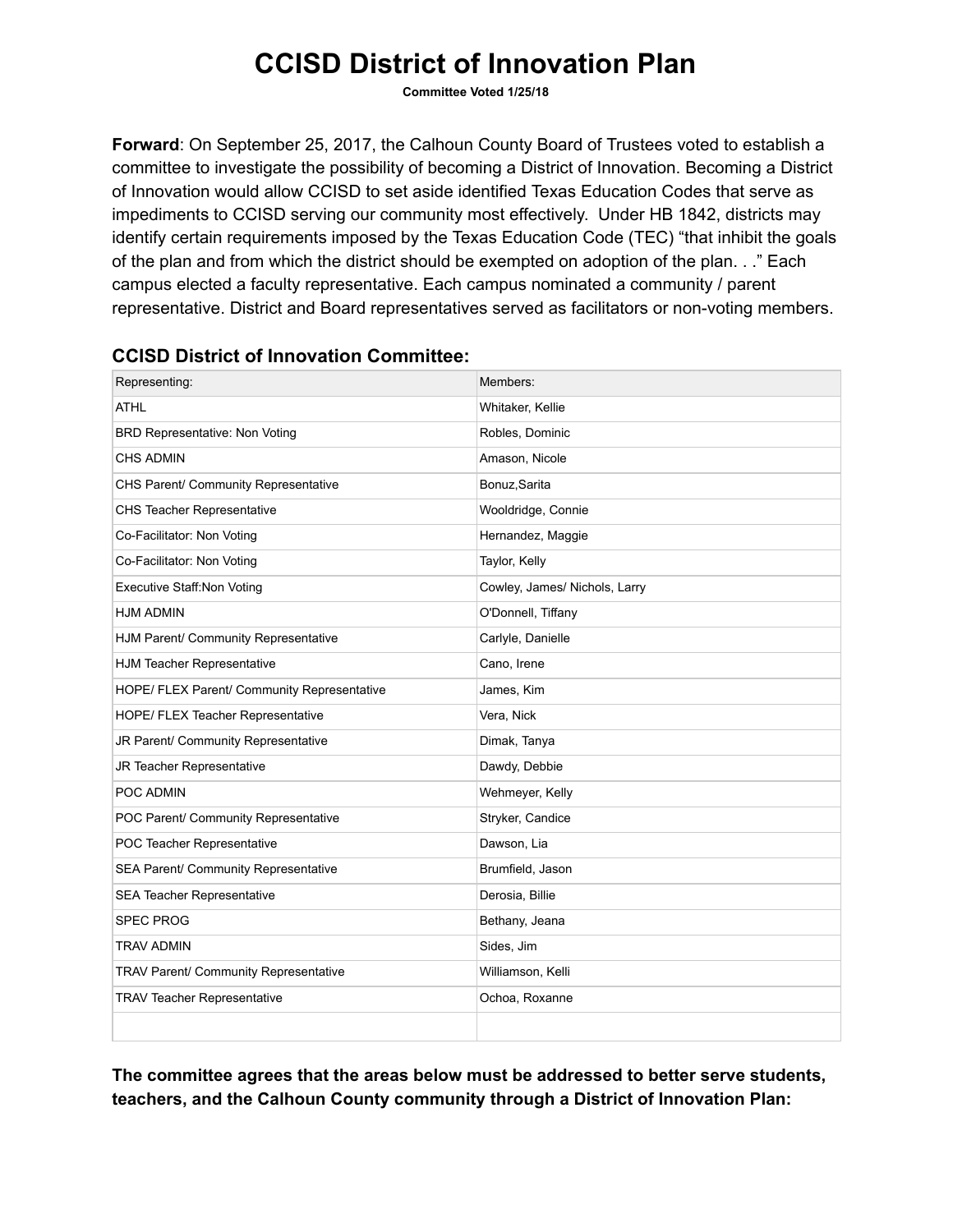Committee Voted 1/25/18

- 1. More flexibility to create school calendars that meet the needs of students, teachers, and the community.
- 2. Greater flexibility for providing teacher planning days during the school year or on late arrival/early dismissal days.
- 3. Greater flexibility for creating tutorial time if needed through late arrival or early dismissal days.
- 4. Honor 187 contract days for teachers while increasing number of learning days for students.
- 5. More flexibility for current staff to request courses or grade levels in which they have expertise.
- 6. Strategies to address the critical teacher shortage in Texas that disproportionately impacts rural districts.

## Uniform School Start Date: (EB LEGAL) (Ed. Code 25.0811)

**Currently:** TEA dictates a uniform start date. CCISD must follow TEC:§25.0811 First Day of Instruction- States that a school district may not begin student instruction before the 4th Monday of August. CCISD would benefit from greater flexibility than TEC:§25.0811 allows. Keeping a uniform start date creates an imbalance in numbers of days each semester, places most professional development days before knowledge about students is acquired and does not allow for all district curriculum to be taught prior to state testing.

**Proposed:** The committee agrees that CCISD students would benefit from starting school no earlier than the second Monday in August to ensure:

- 1. Better balance between first and second semester.
- 2. Flexibility for annual calendars to address variances in dates as well as honor community needs.
- 3. Additional days of instruction so that the district curriculum is taught prior to the state assessment.
- 4. The scheduling of semester exams in December and May resulting in a close of school date that supports student remediation efforts.
- 5. The possibility of a Wednesday start date to facilitate a smooth student transition to a new school year.
- 6. 187 contract days for teachers to include possibility of planning time, professional development and students assistance /enrichment throughout the school year.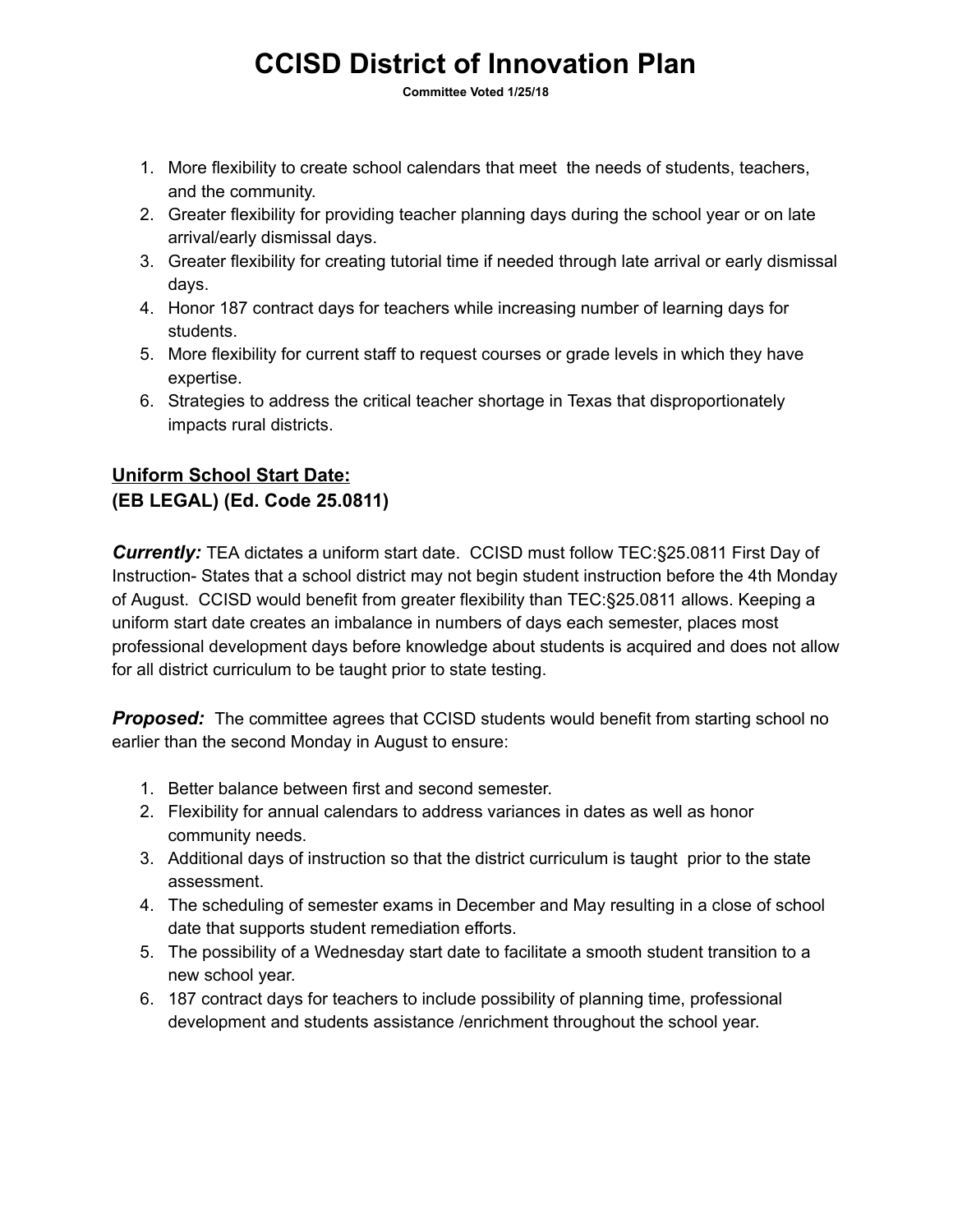Committee Voted 1/25/18

The Board of Trustees will continue to review all annual calendars to ensure an instructionally sound calendar is approved for each school year. The Board approved school calendar will be posted annually on the district website.

The committee agrees that teachers would return no earlier than the first Monday in August. For teachers, a flexible calendar would allow for scheduled professional development days during the school year to meet the needs of current students. Additionally, a flexible calendar would allow the district more options to develop a yearly calendar that meets the needs of the Calhoun County community through district holidays, planning days as well as start and release days. The Board of Trustees will continue to approve all annual calendars to ensure a sound professional development plan for teachers is embedded throughout the school year.

The committee asserts that this flexibility is needed so that the Calhoun County school district can create the best possible calendar for our community without a mandatory uniform state start date.

### What might a start date look like under a District of Innovation Calendar?

#### EXAMPLE: August 2018

New Teacher Orientation: August 6-7 Staff Development: August 8-10 Meet The Teacher: August 13 Work Day: August 14 School Start Date: August 15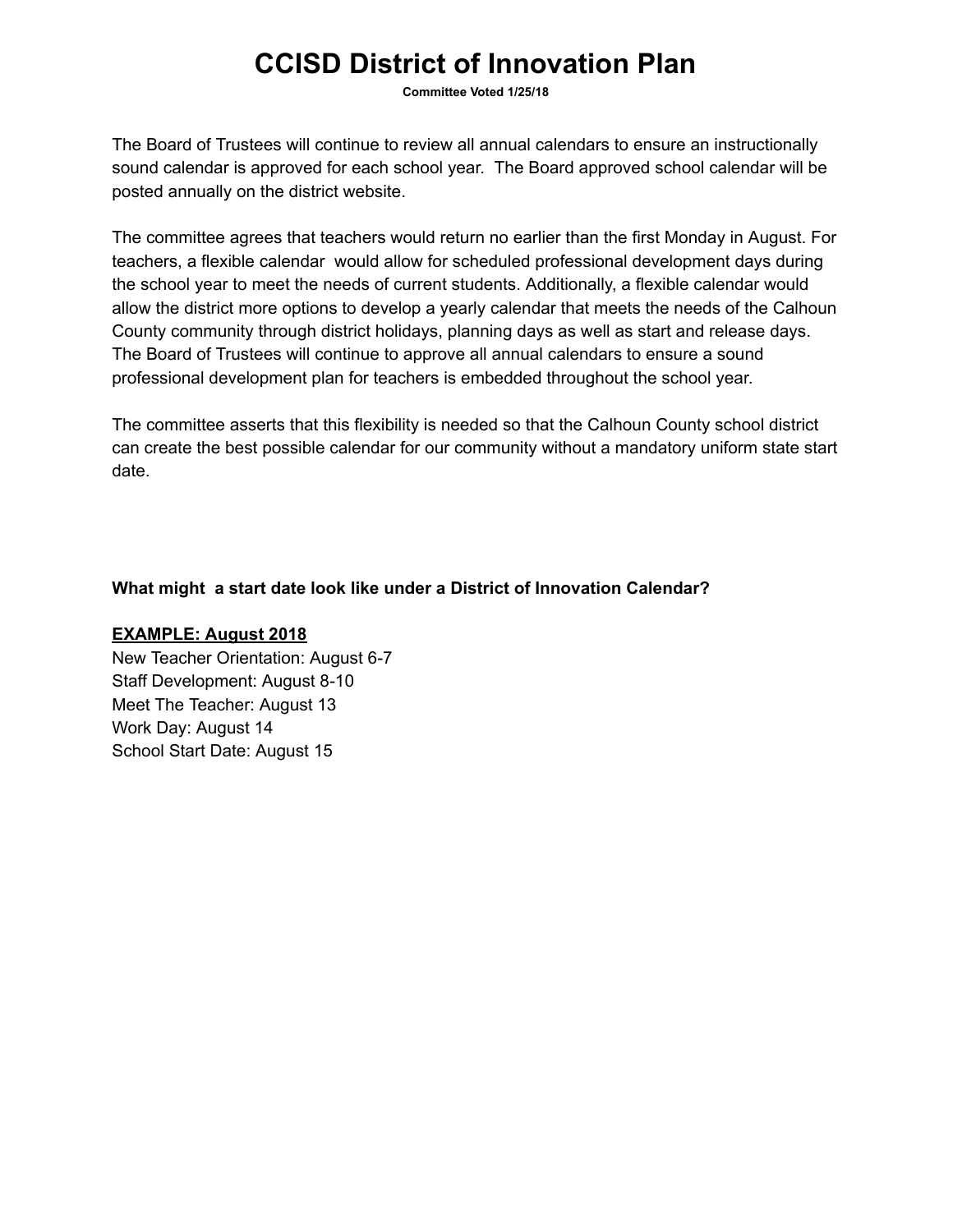Committee Voted 1/25/18

## Minimum Minutes of Instruction and School Day Length: (EC LEGAL & EB LEGAL) (Ed. Code 25.081, and 25.082)

Currently: House Bill (HB) 2610, passed by the 84th Texas Legislature, amends the Texas Education Code (TEC), §25.081, by striking language requiring 180 days of instruction and replacing this language with language requiring districts and charter schools to provide at least 75,600 minutes of instruction or 7 hours each day (including intermissions and recess). The bill also allows school districts and charter schools to add minutes as necessary to compensate for minutes of instruction lost due to school closures caused by disaster, flood, extreme weather conditions, fuel curtailment, or another calamity.

Proposed: The flexibility to adjust minutes of instruction will assist with personalizing learning to better meet individual student needs. It also has the added benefit of allowing the possibility of an altered length of a school day, which may include, for example, a later start/early release time. A late start or early dismissal will accommodate additional professional development/collaboration opportunities for teachers to perfect their craft, deepen their content knowledge and analyze student data. Additionally, this flexibility would afford the district the option of creating tutorial or enrichment opportunities for students as needed. As more rigorous state standards are taught and assessed, it is critical that the 187 day teacher contract allows for an increase in number of minutes for student instruction, teacher planning time and tutorials/enrichment opportunities on late arrival or early release days.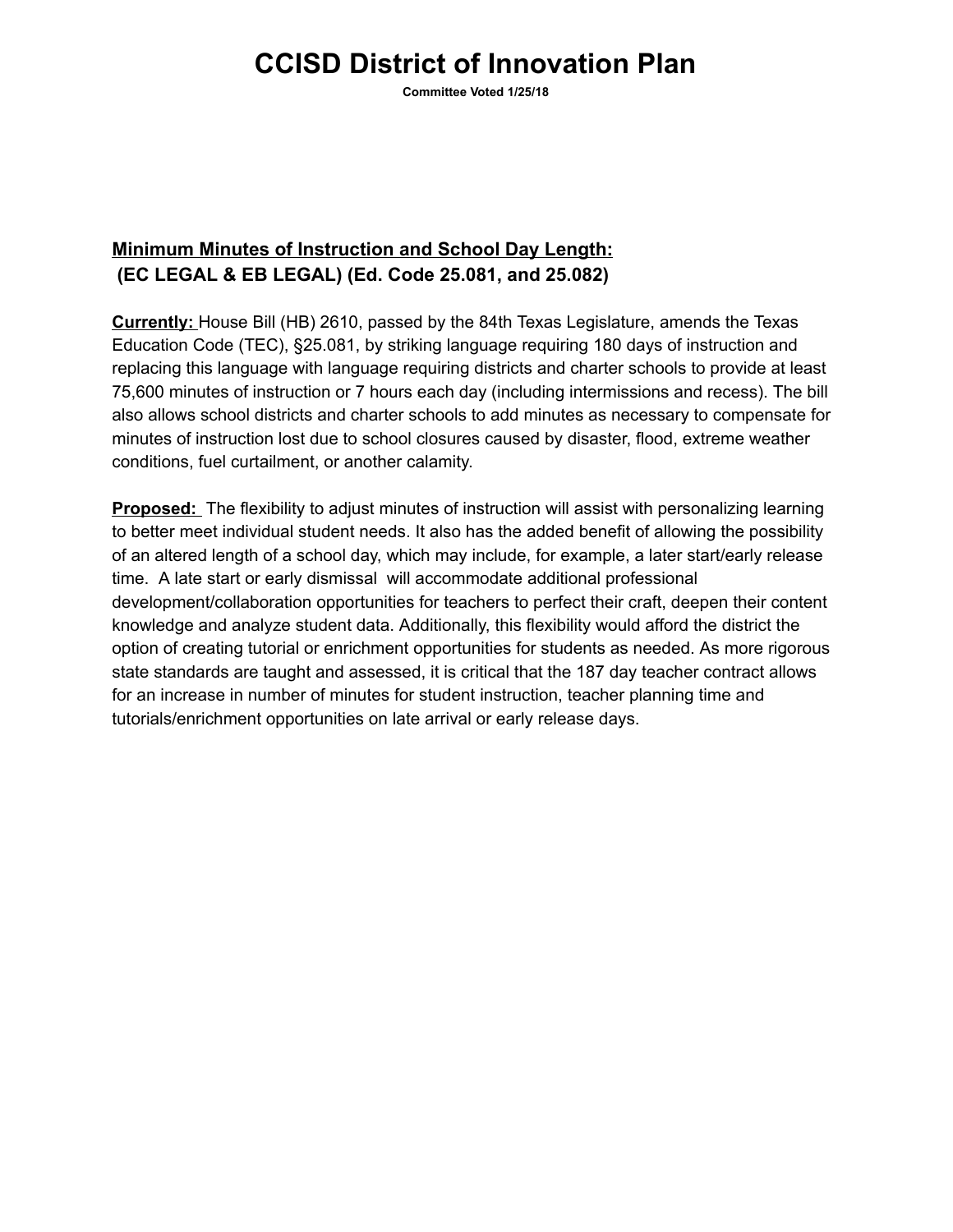Committee Voted 1/25/18

## Teacher Certification: Retain current faculty and staff while recruiting for vacancies

## (DBA LEGAL, DBA LOCAL, DK LEGAL, DK LOCAL) (Ed. Code 21.003, 21.053, 21.057, and 19 TAC Chapter 231)

**Currently:** TEA acknowledges both an immediate and future teacher shortages. Immediate shortages are posted on the TEA website as well as the Calhoun County website. Future shortages are anticipated state-wide in many areas. In rural areas, shortages are magnified by a pay scale, housing shortages and fewer numbers of applicants eligible to teach with state required certifications. In order to address the current and anticipated teacher shortage, the committee agrees that TEA codes referenced above must be set aside. Greater flexibility is needed to maximize the flexibility for scheduling current CCISD employees and greater ability to recruit qualified and capable new employees for our students.

### The Texas Rural [School](https://tea.texas.gov/Texas_Educators/Educator_Initiatives_and_Performance/Rural_Schools_Task_Force/) Task Force States:

"The teacher shortage in Texas has been described as the "biggest threat" to public schools in the state (Aragon, 2016). The RSTF agreed that rural schools may feel this challenge more intensely than those in suburban or urban settings (Player, 2015). Issues such as the proximity to a larger or more urban community, the lack of available of housing, social amenities, spousal employment opportunities, and the competitiveness of larger surrounding school districts all contribute to the difficulty in recruiting teachers, particularly for hard-to-staff positions."

The task force recommendation in Teacher Recruitment – Recommendation 5 is as follows: Broaden the pool of potential teachers by exploring the potential for flexibility in certification to include non-certified but qualified personnel to teach CTE courses, for certified personnel to teach outside of their field, and for retired teachers to return to full-time teaching more easily." https://tea.texas.gov/Texas\_Educators/Educator\_Initiatives\_and\_Performance/Rural\_Schools\_Task\_Force/

**Proposed:** Current CCISD employees would be able to request to teach in an area outside of their state certification if a vacant position could not be filled within ten days of a public posting of the opening. In order for local certification to be granted, the following procedure must be followed:

### CCISD Current employees applying for a position outside of current certification: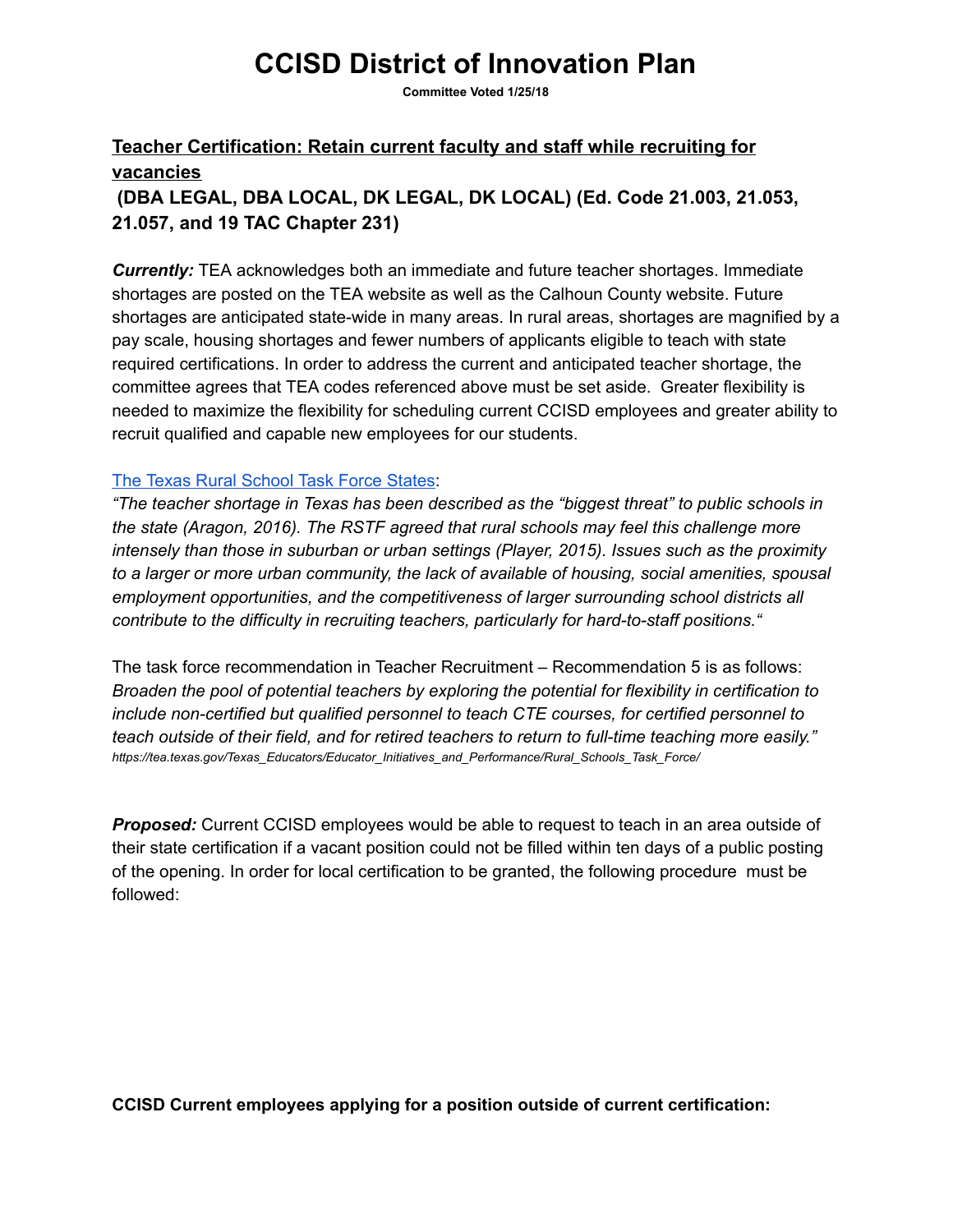Committee Voted 1/25/18

- 1. A position must be posted for a minimum of ten days with no certified applicants recommended.
- 2. The current employee writes a written request to teach out of his/her certification field identifying qualifications for the vacant position.
- 3. The principal both interviews the employee for the vacancy determining the qualifications present and submits a written recommendation to the superintendent.
- 4. The superintendent approves the request.
- 5. The Board of Trustees approves local certification.
- 6. A teacher certification waiver, state permit applications or other paperwork will not be submitted to the Texas Education Agency.

### New applicants enrolled in a teacher certification program:

- 1. A position must be posted for a minimum of ten days with no certified applicants recommended.
- 2. Applicants without completed state certification must be currently enrolled in a Texas Teacher Certification program and have relevant experience or expertise.
- 3. Principal interviews applicant and provides a written recommendation to the superintendent for employment and sponsorship while acquiring probationary state certification.
- 4. The superintendent approves the request. The superintendent also supports a new teacher mentor program to include a teacher mentor and professional development to help with the sponsorship during the alternative certification process.
- 5. The Board of Trustees approves the local certification and sponsorship for one school year.
- 6. A teacher certification waiver, state permit applications or other paperwork will not be submitted to the Texas Education Agency.

### Applicants from business or industry - CTE or Advanced High School Courses:

In order to best serve CCISD students, allow more flexibility in scheduling and class offerings, and enrich applicant pools in specific areas of need, certification issues will be handled locally. The district's exemption from TEC 21.003 would allow CCISD to consider part-time professionals to teach courses, allow industry expert professionals to transition into the teaching profession in Career and Technology and assist in staffing high need STEM and dual credit course offerings. The educational benefits of such course offerings will enable CCISD students to be college, career, and/or military ready. The District shall establish local criteria for training and locally certifying individuals rather than adhere strictly to mandates outlined in Section 21.053. In doing so, parental notification under Section 21.057 would no longer be necessary.